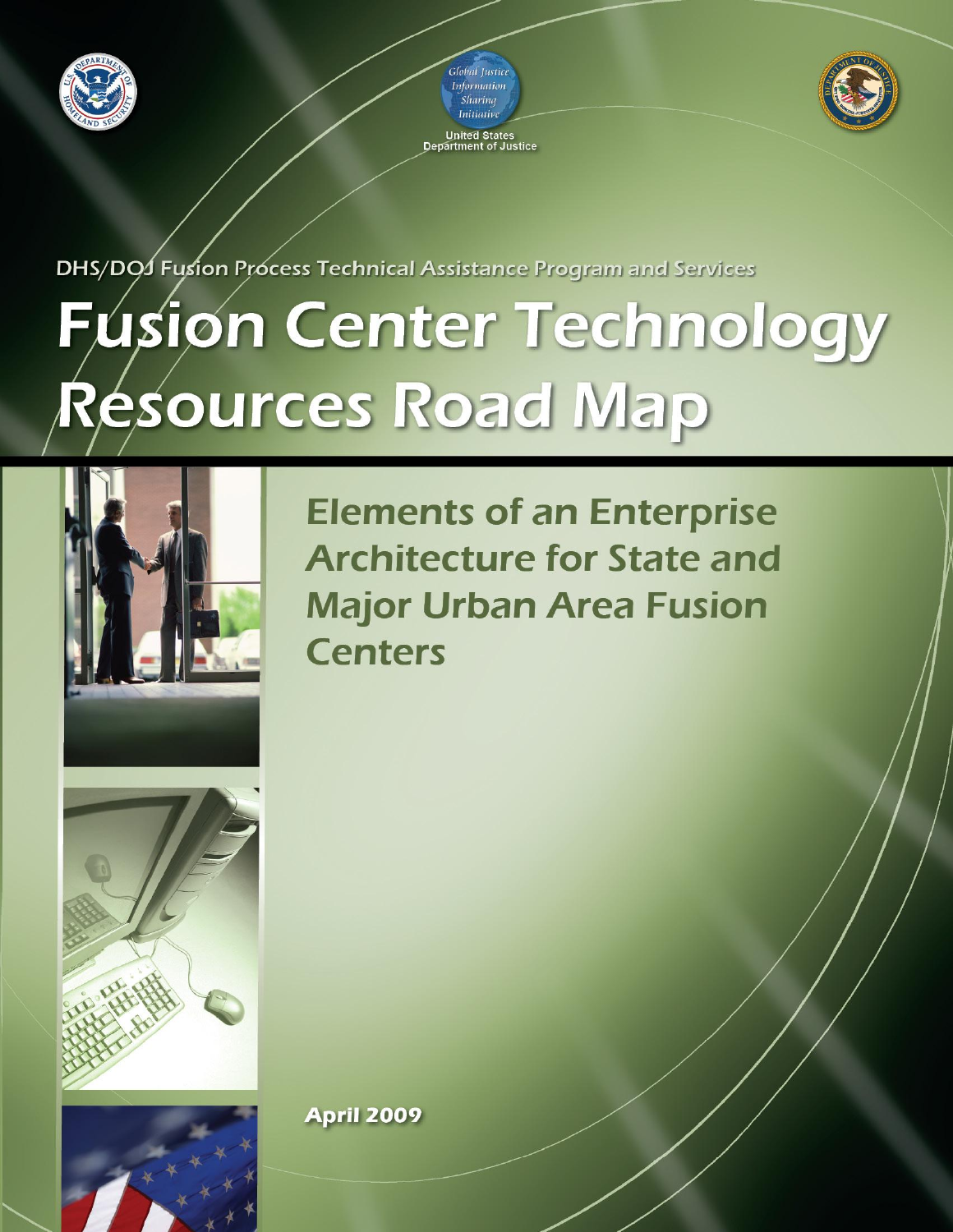#### **About Global**

The U.S. Department of Justice's Global Justice Information Sharing Initiative (Global) serves as a Federal Advisory Committee to the U.S. Attorney General on critical justice information sharing initiatives. Global promotes standards-based electronic information exchange to provide justice and public safety communities with timely, accurate, complete, and accessible information in a secure and trusted environment. Global is administered by the U.S. Department of Justice, Office of Justice Programs, Bureau of Justice Assistance.

This project was supported by Grant No. 2007-NC-BX-K001 awarded by the Bureau of Justice Assistance, in collaboration with the U.S. Department of Justice's Global Justice Information Sharing Initiative and the U.S. Department of Homeland Security. The Bureau of Justice Assistance is a component of the Office of Justice Programs, which also includes the Bureau of Justice Statistics, the National Institute of Justice, the Office of Juvenile Justice and Delinguency Prevention, and the Office for Victims of Crime. Points of view or opinions in this document are those of the author and do not represent the official position or policies of the U.S. Department of Justice or the U.S. Department of Homeland Security.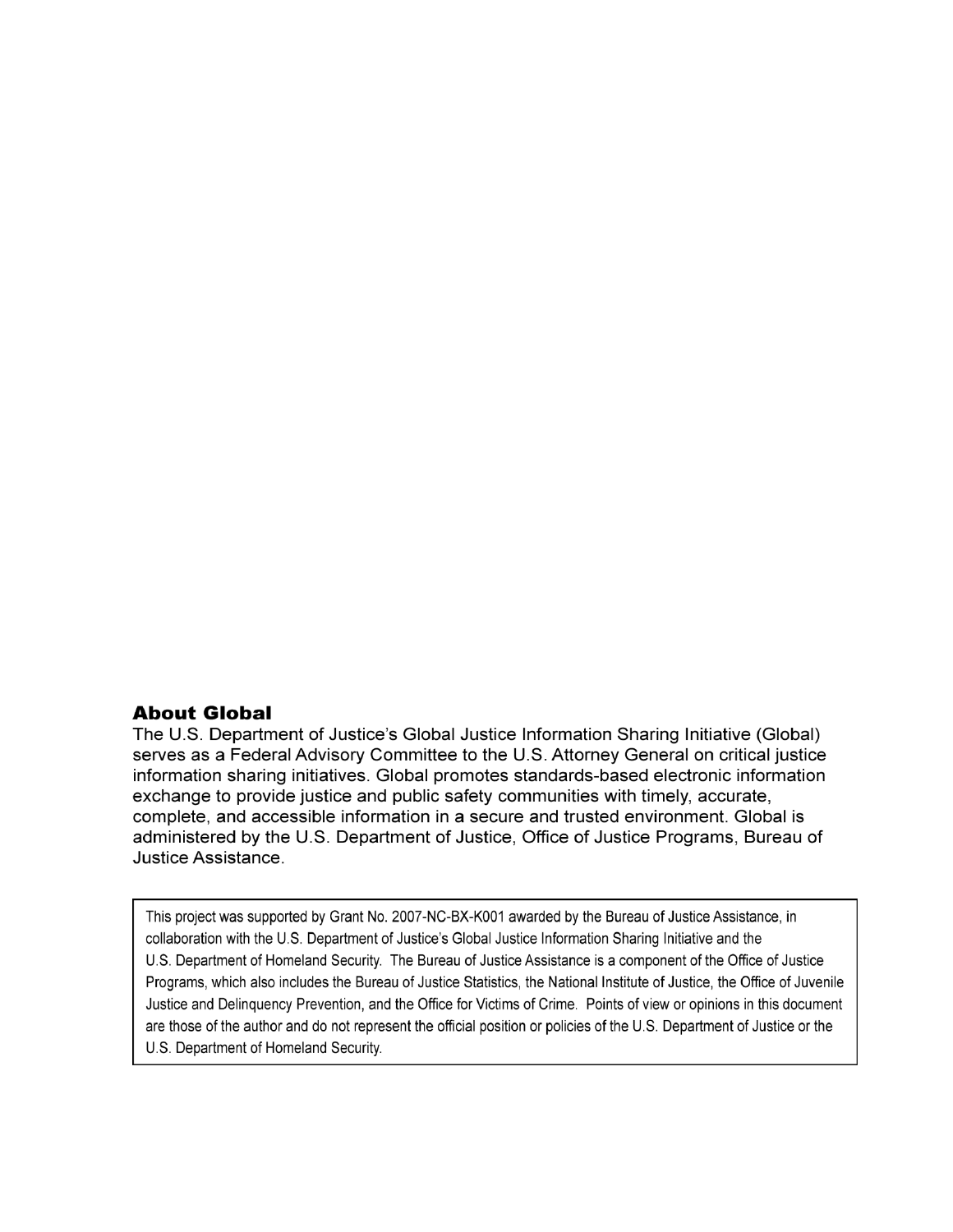### **Fusion Center Technology Resources Road Map: Elements of an Enterprise Architecture for State and Major Urban Area Fusion Centers**

#### **General Overview**

The function of a fusion center is to provide a collection, analysis, and dissemination point for classified and unclassified data relevant to terrorism and potentially other crimes and "all-hazards" intelligence approaches. In this regard, technology plays an important role in advancing the ability to share this information among a variety of partners across the public and private sectors.

At the end of 2008, there were more than 70 state and major urban area fusion centers in various stages of implementation in the United States. Many of these centers are still in the early stages of technology implementation. The U.S. Department of Justice; the U.S. Department of Homeland Security (DHS); and the Office of the Program Manager, Information Sharing Environment (PM-ISE) provide technical assistance related to a variety of business needs, including governance and organizational structure; concept of operations development; privacy policy and civil liberties protection implementation; and administration and management. Additionally, training on state and local anti-terrorism methods, criminal intelligence, 28 CFR Part 23-compliance, and information sharing utilizing the National Information Exchange Model (NIEM) are available to fusion centers.

The value of technology linked to business processes and performance is quickly apparent when one focuses on the challenges and hurdles to information sharing and the broader concepts of information management. From defining the common data standards to facilitate common understanding and interpretation of information to protecting privacy rights through electronic management and enforcement of access controls and retention policies, adequate technology planning and utilization can be a critical enabler to sharing information responsibly and fostering safer communities. Fusion centers that are able to adopt and benefit from emerging technologies and standards to meet their business objectives will be better prepared to handle the challenges today and in the future.

#### **Purpose**

The purpose of this document is to provide fusion center leaders—in particular, senior technology managers<sup>1</sup>—with guidance on how information, technology infrastructure, applications, performance metrics, and business processes align with the core business capabilities of a fusion center. Leaders can use this document to assist in formulating a strategic technology vision and plan for their centers and to support sound investment and technology selection decisions within such a plan.

The document accomplishes this purpose largely by referencing existing guidelines and recommendations published by the Global Justice Information Sharing Initiative (Global), the Bureau of Justice Assistance (BJA), DHS, and PM-ISE. The intent is to link the existing work into a cohesive, more usable framework for fusion center decision making.

#### **Approach**

l

As fusion center operations continue to mature, the adoption of a proven methodology for the selection, acquisition, and implementation of technology solutions is highly recommended. It is imperative that a fusion center's technology strategy and plan recognize the principle that technology supports business operations and not vice versa. As such, it is important that a clear understanding of the fusion business

 $1$  In this document, the term "technology manager" refers to a staff member employed by (or detailed to) a fusion center with the overall responsibility for planning, implementing, and maintaining technology to support the fusion center's mission. Generally, the technology manager is the individual with approval authority for technology purchases, management authority over information technology staff, and final decision-making authority over technology selection. The individual's title may be technology director, chief information officer, or related titles.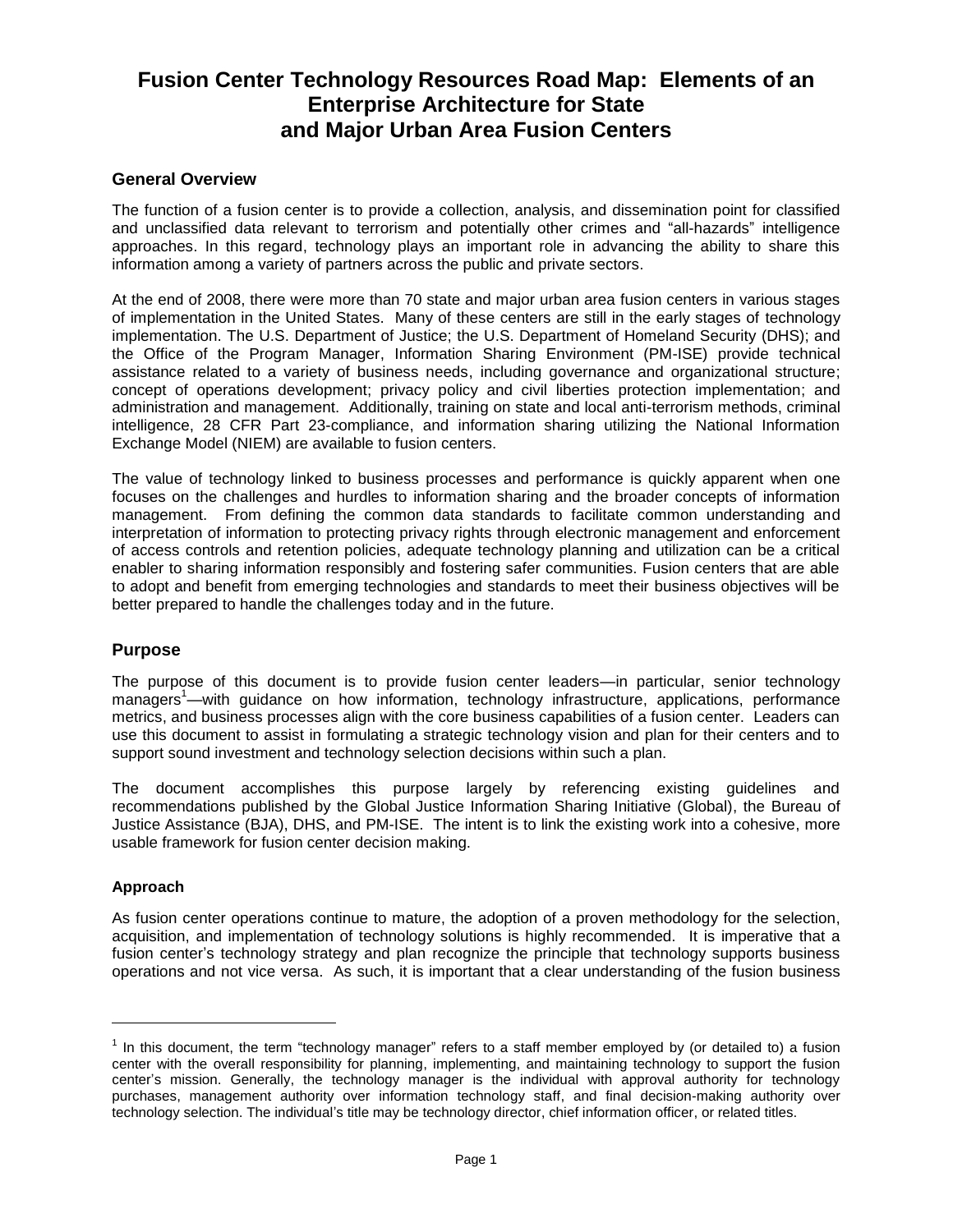needs and business priorities be established before a supporting technology strategy is developed and implemented.

This document leverages best practices of enterprise architecture, business process, information flow, and exchange identification to tie together existing fusion center planning and guidance documents.

Since its introduction in the 1990s, enterprise architecture has become a mainstream approach to technology planning in the public sector. Various approaches have evolved to support the development of enterprise architectures in the public and private sectors, including (but not limited to):

- The Federal Enterprise Architecture Reference Models
- The National Association of State Chief Information Officers Enterprise Architecture Development Tool-Kit
- The Open Group Architecture Framework

Regardless of the framework used, enterprise architecture aims to address three common concerns of a technology manager<sup>2</sup>:

- Technology Planning and Alignment
- Technology Innovation
- Technology Standards

l

The *Planning and Alignment* function of enterprise architecture establishes a future vision for the technology portfolio (applications, infrastructure, information exchanges, etc.) that aligns with business strategy and ensures that technology investment decisions move the organization ever closer to achieving this vision. The *Innovation* function of enterprise architecture provides a mechanism for research and development into new technologies that could increase the organization's efficiency or enable new business capabilities. The *Technology Standards* function of enterprise architecture reduces unnecessary (and potentially wasteful) variation in the technology portfolio by establishing and enforcing best practices. Each of these functions is a necessary component in effective governance of a fusion center's technology portfolio.

At its core, enterprise architecture is a decision-making framework or toolkit that the technology manager uses to make decisions more efficiently, more consistently, and better aligned with business objectives. For example, a fusion center technology manager would look to an enterprise architecture when making the following decisions:

- What information exchanges will best support a given business objective or capability?
- What application(s) will fusion center staff use to accomplish a given task?
- What infrastructure (networks, devices, physical plant, etc.) are necessary to support the envisioned application and information exchange portfolio?
- What technology investments should a technology manager plan for in next year's budget or grant cycle in order to meet the business objectives established by the center leadership?

 $2$  Nick Malik, Microsoft's Chief Architect, has an excellent discussion of these three viewpoints in a blog entry at http://blogs.msdn.com/nickmalik/archive/2008/06/11/one-ea-team-three-ea-functions.aspx.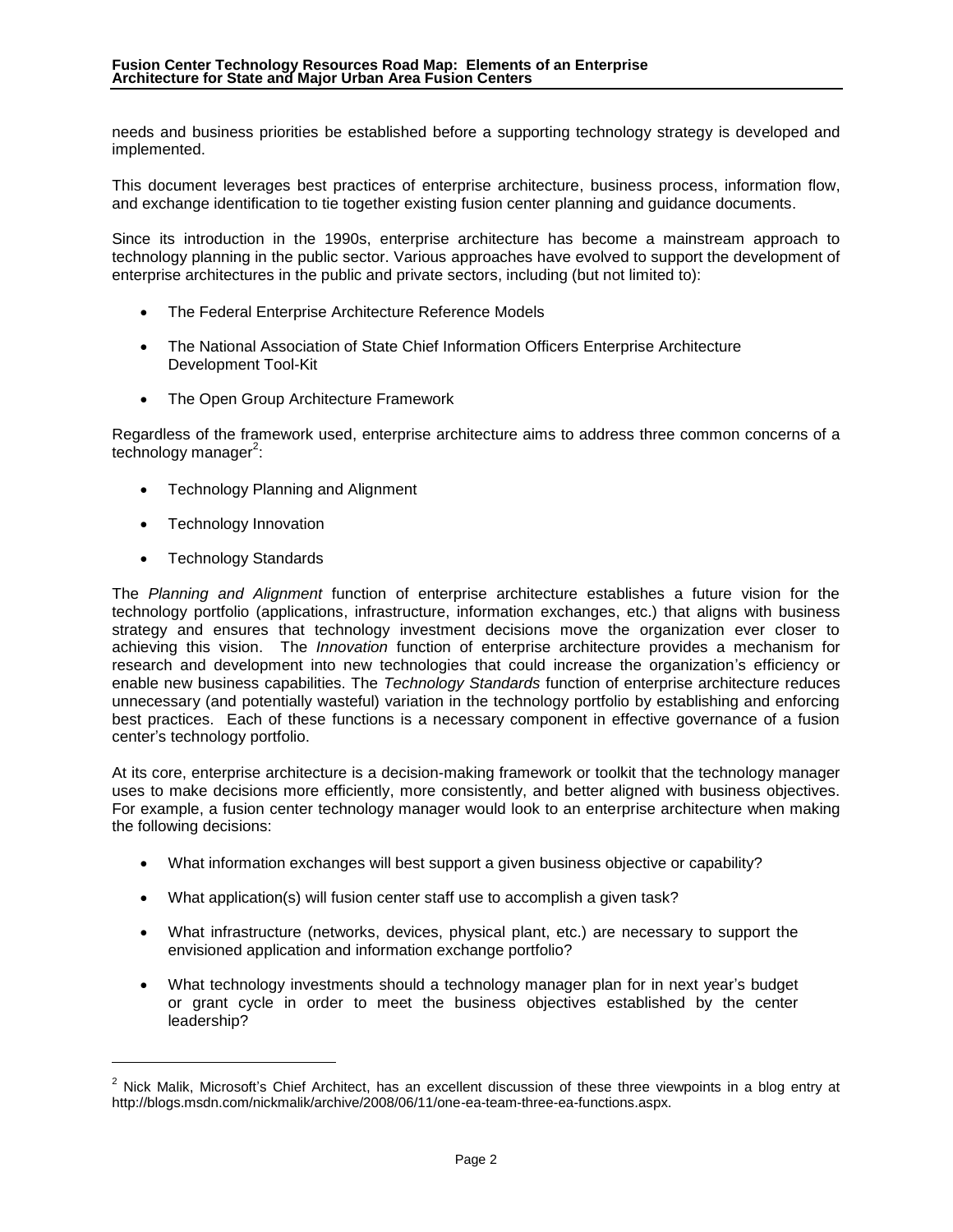What technology standards should the fusion center follow in order to best ensure interoperability with other fusion centers, federal partners, and local law enforcement?

Enterprise architecture frameworks generally address these concerns by organizing the description of the technology portfolio and standards (both current or "as-is" and future or "to-be") in a set of separate subarchitectures along these lines:

- **Business architecture (external):** Identifies the capabilities, products, services, and value the organization supplies to the "market" (that is, to its external stakeholders or customers); often, this information is represented in a strategic plan that articulates the organization's mission, vision, and strategic goals.
- **Business architecture (internal):** Identifies business processes, roles/responsibilities, agreements, and policies necessary to support the organization's mission, vision, and strategic goals.
- **Information architecture:** Establishes the meaning, location, and ownership of data stored and managed within the organization in support of its mission, vision, and strategic goals; identifies the semantics and structure of information exchanges that the organization performs with external partners.
- **Technology architecture:** Identifies the technology infrastructure necessary to support the organization's mission, vision, and strategic goals; infrastructure generally includes networks, devices (server computers, workstation computers, mobile devices, etc.), storage, physical plant (floor space, climate control, power, etc.), provision for business continuity (backup power, disaster recovery, fire suppression, etc.), and provision for physical security (access control, intrusion detection, etc.).
- **Solutions architecture:** Applications and automated workflows that support the organization's mission, vision, and strategic goals, and scoped to describe the particular functions or processes that will be implemented, identify methods for achieving operational outcomes, and define specific information technology assets, applications, and components for procurement and implementation.

As the external business architecture represents the external world view of the organization—that is, its reason for existence—the other elements should all align or "map" to the external business architecture. The others also have many important interrelationships. Enterprise architecture tools assist in modeling these interrelationships and allow an architect to query an architecture instance for "what-if" scenarios or dependency analyses. These analyses allow the organization to use the architecture in making decisions such as the examples listed above.

#### *The Concept of Segment Architectures*

Segment architectures are logically arranged documents that lay the foundation for building executable operational solutions (or systems) that meet or exceed mission performance goals for a particular line of business and are derived from a concept of operations. Segment architectures achieve this by documenting the set of business and information requirements, outcomes, and constraints—scoped to a line of business such as information sharing. The ISE architecture program is leveraging guides such as the Federal Segment Architecture Methodology to develop various segment architectures across the ISE. The ISE architecture program is leveraging the concepts of segment architectures to help link federal departments and agencies and fusion centers' information resources.

Segment architectures can be thought of as organized, logically consistent "views" or "segments" of an overall enterprise architecture that are focused on solving one particular kind of problem or addressing a specific business need or area (such as information sharing).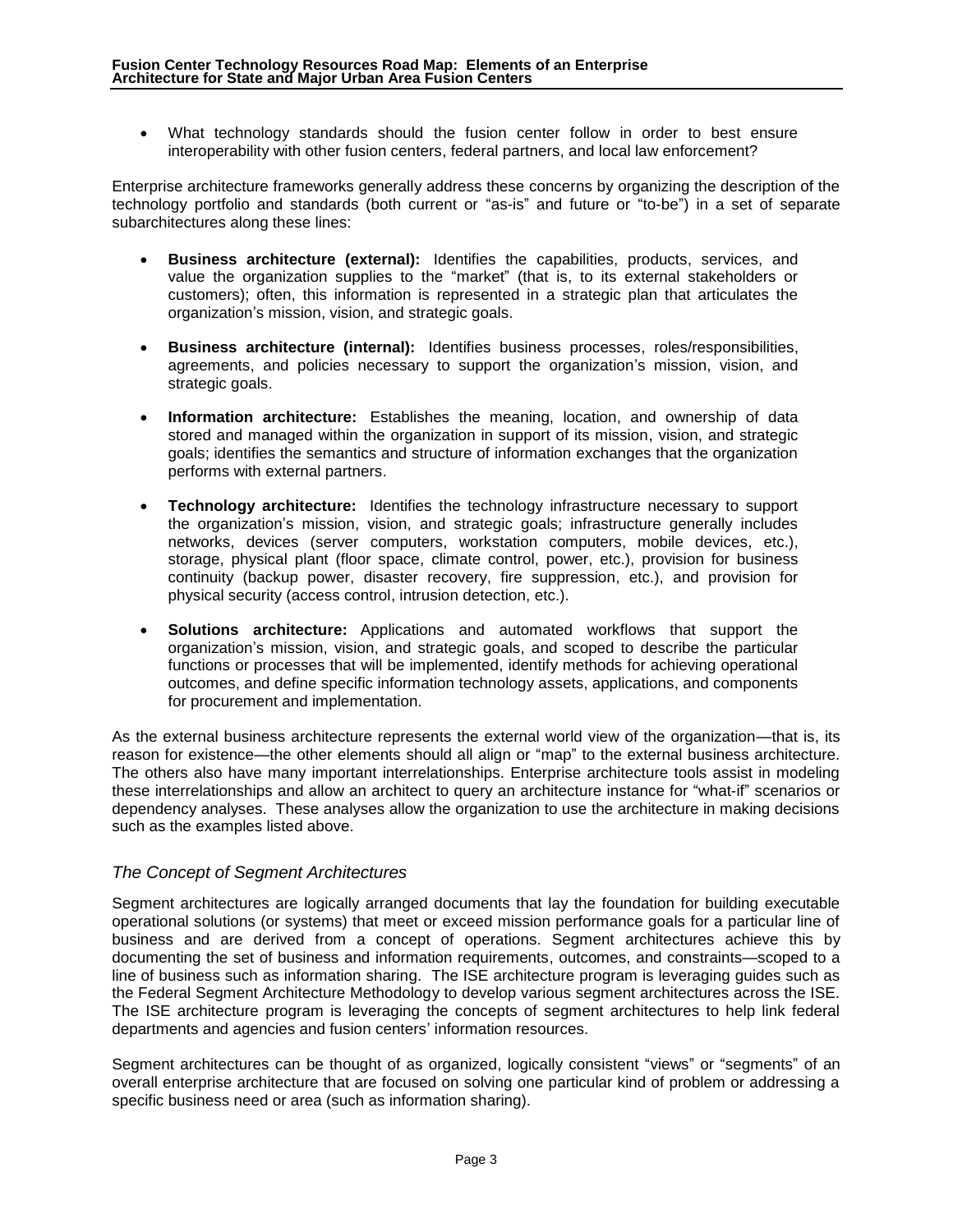#### **Implementation Planning**

The enterprise architecture approach drives planning for technology implementation from a strong foundation in business needs. As a fusion center completes the development of its enterprise architecture, center management will gain a view of the current business and technology situation ("As Is") and their desired future environment ("To Be"). The center can then develop implementation strategies and plans focusing on the gap between the "As Is" and "To Be" views within each of the architectures described above—business, information, technology, and solutions. A fusion center then prioritizes the gaps (leveraging its technology governance and decision-making processes), the closing of which will occur through technology investments, projects, and policies. Among other factors, the prioritization may be based upon a business-case evaluation of the budgetary viability (affordability) and feasibility (cost/benefit) to the fusion center operation. The prioritization of requirements may result in definition of a technology portfolio for future technology initiatives.



A fusion center's implementation plan should seek to leverage solutions available via national standards and technology initiatives, specifically those supported by Global and PM-ISE. Fusion center leaders should pay particular attention to policy considerations that affect technology, such as adequate security controls and protections of privacy and civil liberties for individuals that may be affected by the system.

This approach supports the development of a technology implementation strategy and plan for fusion centers that are in a start-up situation or those seeking to expand existing technology services. The key to developing an effective technology implementation strategy is leveraging cross-community concepts, tools, and artifacts that help guide both internal and external interface development of fusion center infrastructures. The following section identifies such resources available to fusion centers.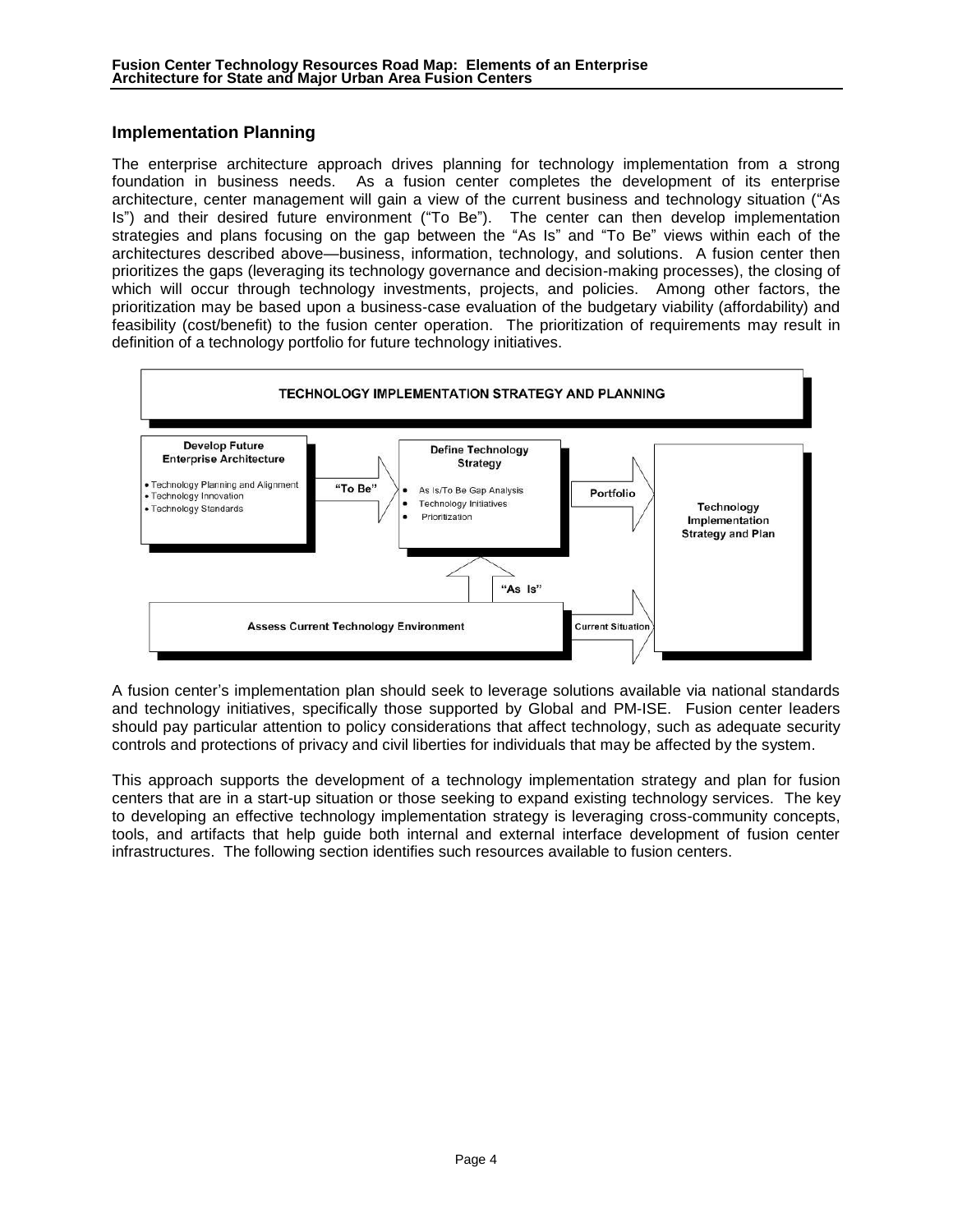#### **A Reference Enterprise Architecture for Fusion Centers**

The remainder of this document provides a list of the principal documents, tools, and other artifacts that the national fusion center partner organizations have developed to guide the development and operation of fusion centers—including the provisioning of technology. The list is organized in the tables below according to the architectural areas described above, to help orient the reader to the documents most relevant to his or her current needs.

The list provides a link to the document/artifact (where available online) or contact information. There is also a very brief description of each document/artifact, and the principal use cases (usage scenarios) for each.

Under each architectural area, the table identifies the extent to which the document/artifact provides guidance in that area, according to the following key:

- $F =$  Document provides a framework (or at least part of a framework) in this area of the architecture but not actual architectural elements.
- S = Document provides summary-level architectural elements (e.g., general categories of capabilities, information, technology, solutions).
- D = Document provides detail-level architectural elements (e.g., specific capabilities, information, technology, solutions). Note: D generally implies S as well; also, note that D does not necessarily imply "complete."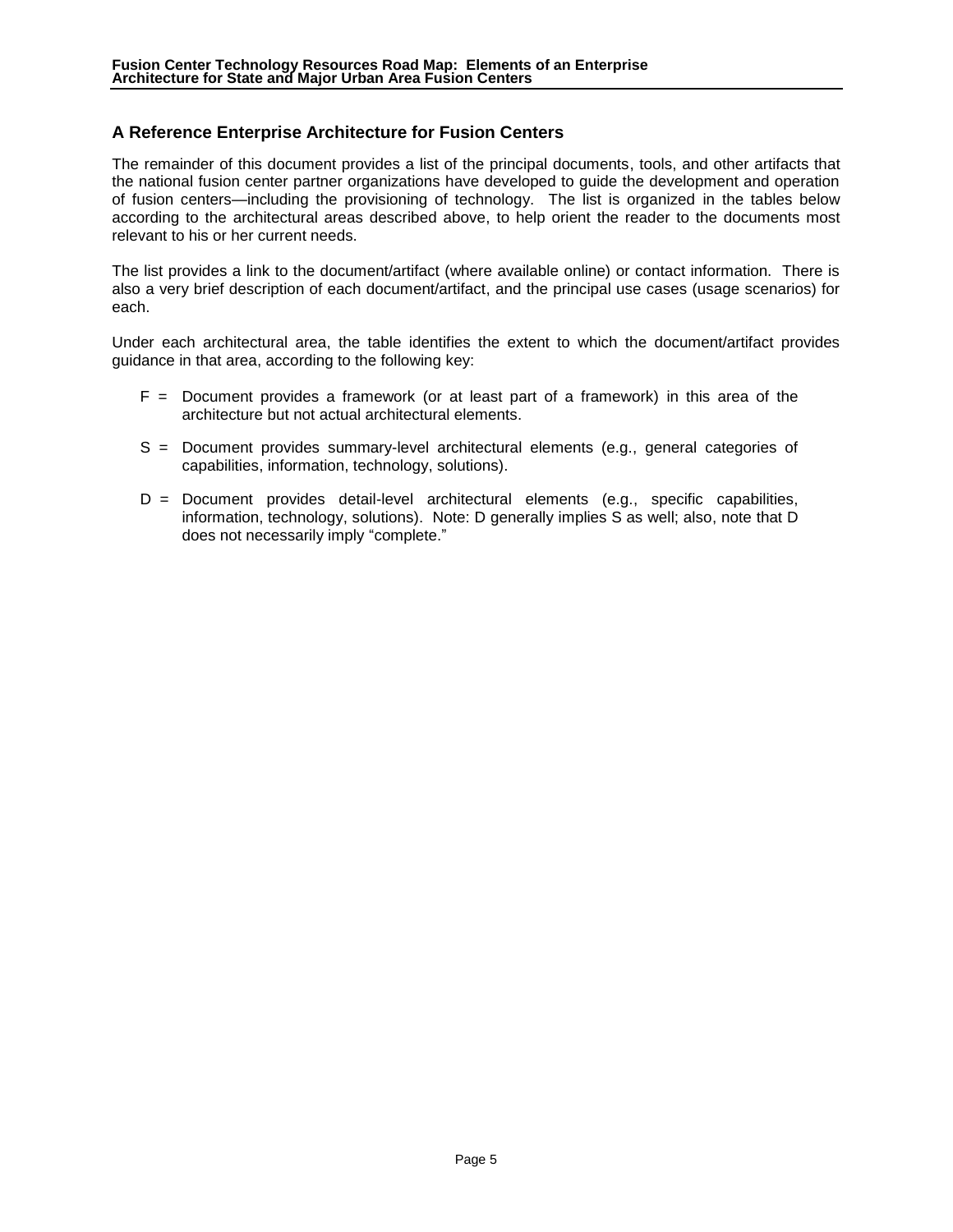l

| <b>Document/Product</b>                                                                                                                                                                                                                                                                                                                                                                            | <b>Business</b><br><b>Architecture</b><br>(External) | <b>Business</b><br><b>Architecture</b><br>(Internal) | <b>Information</b><br><b>Architecture</b> | <b>Technology</b><br><b>Architecture</b> | <b>Solutions</b><br><b>Architecture</b> |
|----------------------------------------------------------------------------------------------------------------------------------------------------------------------------------------------------------------------------------------------------------------------------------------------------------------------------------------------------------------------------------------------------|------------------------------------------------------|------------------------------------------------------|-------------------------------------------|------------------------------------------|-----------------------------------------|
| <b>Fusion Center Guidelines</b>                                                                                                                                                                                                                                                                                                                                                                    | S                                                    |                                                      |                                           |                                          |                                         |
| http://it.ojp.gov/documents/fusion_center_guidelines_law<br>enforcement.pdf                                                                                                                                                                                                                                                                                                                        |                                                      |                                                      |                                           |                                          |                                         |
| Provides a comprehensive set of guidelines for developing and<br>operating a fusion center. Use this document to target resource<br>investments to highest priority needs, leverage best practices from<br>other centers, improve coordination and partnerships, develop<br>policies, plan services, and set up fusion center governance.                                                          |                                                      |                                                      |                                           |                                          |                                         |
| <b>Baseline Capabilities for State and Major Urban Area Fusion</b><br><b>Centers</b>                                                                                                                                                                                                                                                                                                               | D                                                    | D                                                    |                                           |                                          |                                         |
| http://www.it.ojp.gov/documents/baselinecapabilitiesa.pdf                                                                                                                                                                                                                                                                                                                                          |                                                      |                                                      |                                           |                                          |                                         |
| Identifies capabilities and related operational guidance necessary<br>for a fusion center to be considered capable of performing basic<br>functions. Use this document to identify capability gaps, and plan<br>to close those gaps through investments, recruiting, training,<br>technology, and other means to identify, prioritize, and allocate<br>resources most effectively and efficiently. |                                                      |                                                      |                                           |                                          |                                         |
| <b>Fusion Center Technology Business Processes</b>                                                                                                                                                                                                                                                                                                                                                 |                                                      | $F^3$                                                |                                           |                                          |                                         |
| Provides a framework for documenting fusion center business<br>processes and capabilities and mapping them to technology.<br>Use this document to leverage a useful framework and document<br>templates for describing business processes.                                                                                                                                                         |                                                      |                                                      |                                           |                                          |                                         |

<sup>&</sup>lt;sup>3</sup> While this document provided "case studies" of a small number of business processes, its primary purpose was to establish a methodology and framework for developing a business architecture for fusion centers.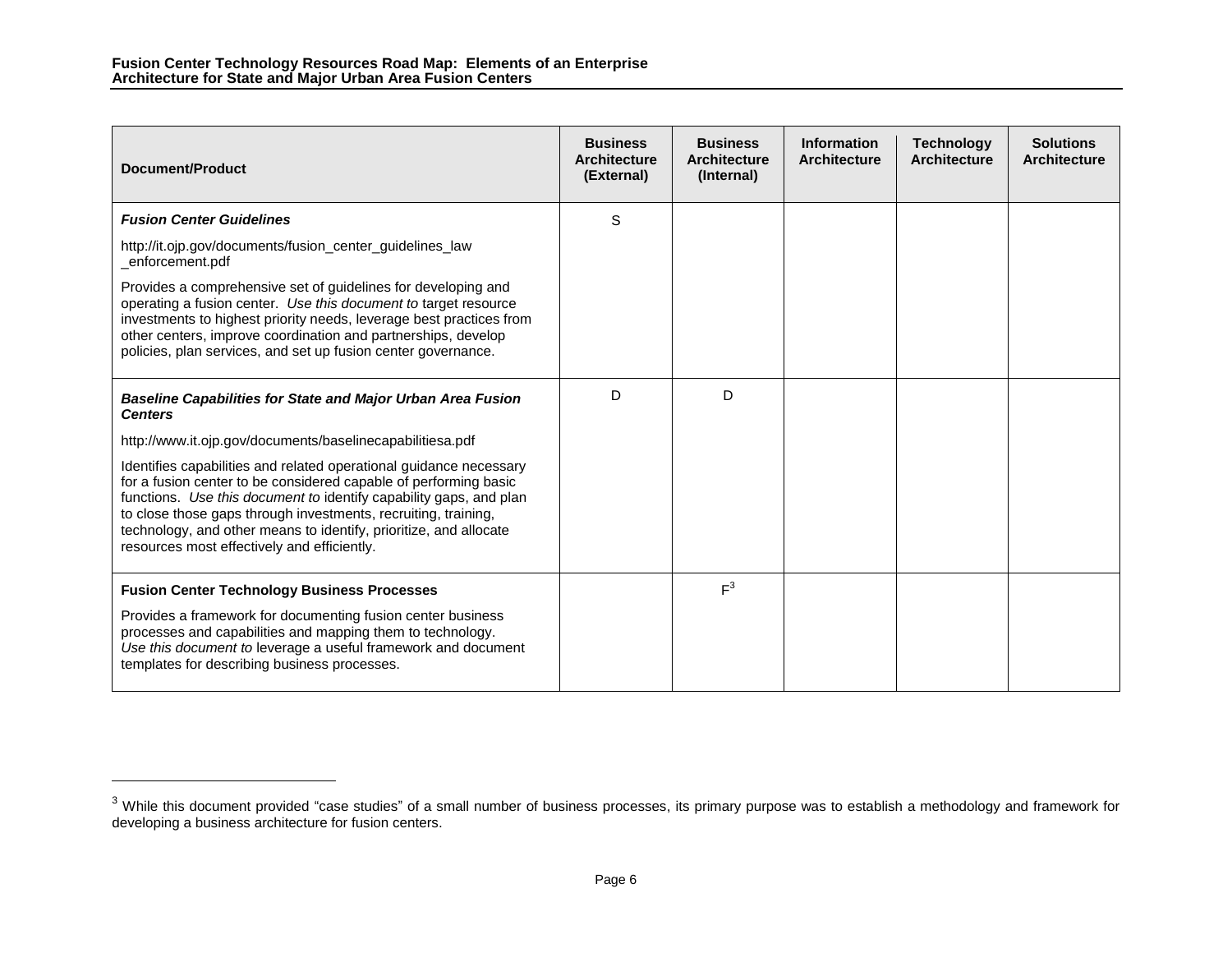| Document/Product                                                                                                                                                                                                                                                                                                                                                                                                                                    | <b>Business</b><br><b>Architecture</b><br>(External) | <b>Business</b><br><b>Architecture</b><br>(Internal) | <b>Information</b><br><b>Architecture</b> | <b>Technology</b><br><b>Architecture</b> | <b>Solutions</b><br><b>Architecture</b> |
|-----------------------------------------------------------------------------------------------------------------------------------------------------------------------------------------------------------------------------------------------------------------------------------------------------------------------------------------------------------------------------------------------------------------------------------------------------|------------------------------------------------------|------------------------------------------------------|-------------------------------------------|------------------------------------------|-----------------------------------------|
| <b>ISE EA Framework</b>                                                                                                                                                                                                                                                                                                                                                                                                                             | S                                                    | S                                                    | S                                         | S                                        |                                         |
| http://www.ise.gov/pages/eaf.html                                                                                                                                                                                                                                                                                                                                                                                                                   |                                                      |                                                      |                                           |                                          |                                         |
| Provides a common architectural structure for federal, state, local,<br>tribal, foreign partner, and private sector participants to incorporate<br>their information sharing capabilities into the Information Sharing<br>Environment. Use this document to understand the logical structure<br>of ISE business processes, information flows and relationships,<br>services, and high-level data packet descriptions and exchange<br>relationships. |                                                      |                                                      |                                           |                                          |                                         |
| <b>ISE Common Terrorism Information Sharing Standards</b>                                                                                                                                                                                                                                                                                                                                                                                           |                                                      | S                                                    | D                                         | S                                        |                                         |
| http://www.ise.gov/pages/ctiss.html                                                                                                                                                                                                                                                                                                                                                                                                                 |                                                      |                                                      |                                           |                                          |                                         |
| Establishes functional and technical standards for sharing<br>information within the ISE. Note that the functional standards<br>include NIEM Information Exchange Package Documentations<br>(IEPDs). Use this document to understand the rules, guidelines,<br>technical methodologies, and practices underlying the operation of<br>the ISE.                                                                                                       |                                                      |                                                      |                                           |                                          |                                         |
| <b>ISE Implementation Plan</b>                                                                                                                                                                                                                                                                                                                                                                                                                      | F                                                    |                                                      | F                                         |                                          |                                         |
| http://www.ise.gov/docs/reports/ise-impplan-200611.pdf                                                                                                                                                                                                                                                                                                                                                                                              |                                                      |                                                      |                                           |                                          |                                         |
| Establishes vision, goals, and recommendations for setting up the<br>ISE. Use this document to understand the background on the ISE<br>and its origins.                                                                                                                                                                                                                                                                                             |                                                      |                                                      |                                           |                                          |                                         |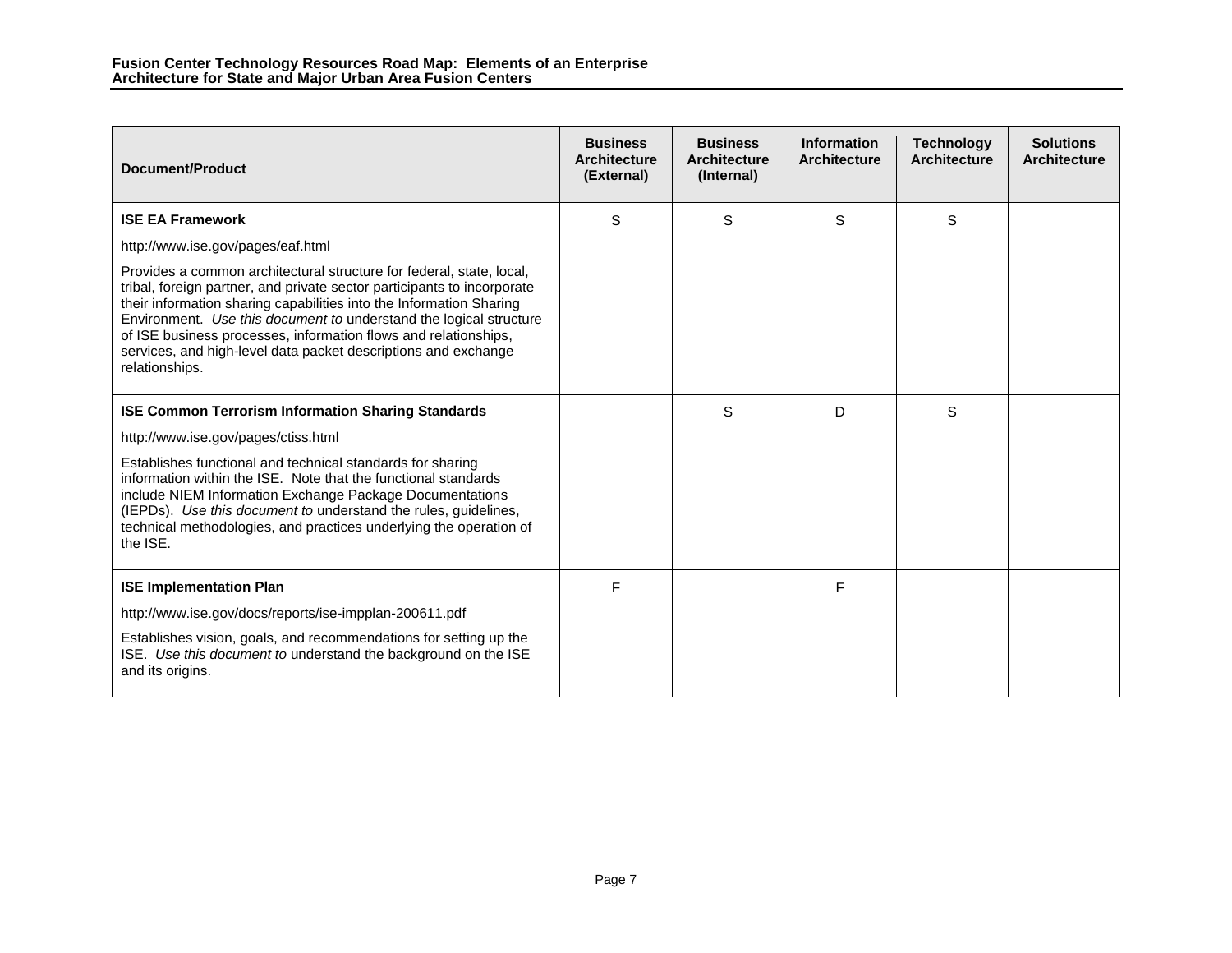| <b>Document/Product</b>                                                                                                                                                                                                                                                                                                                                                                                                                                                              | <b>Business</b><br><b>Architecture</b><br>(External) | <b>Business</b><br><b>Architecture</b><br>(Internal) | <b>Information</b><br><b>Architecture</b> | <b>Technology</b><br><b>Architecture</b> | <b>Solutions</b><br><b>Architecture</b> |
|--------------------------------------------------------------------------------------------------------------------------------------------------------------------------------------------------------------------------------------------------------------------------------------------------------------------------------------------------------------------------------------------------------------------------------------------------------------------------------------|------------------------------------------------------|------------------------------------------------------|-------------------------------------------|------------------------------------------|-----------------------------------------|
| <b>ISE Profile and Architecture Implementation Strategy</b>                                                                                                                                                                                                                                                                                                                                                                                                                          |                                                      |                                                      |                                           | D                                        | S                                       |
| http://www.ise.gov/pages/eaf.html                                                                                                                                                                                                                                                                                                                                                                                                                                                    |                                                      |                                                      |                                           |                                          |                                         |
| Provides guidance for ISE participants on how to develop enterprise,<br>segment, and solution architectures and systems using practical ISE<br>implementation guidance on protecting their information and<br>identifying appropriate candidates for information sharing. Use this<br>document to guide the development of processes, approaches, and<br>artifacts for implementing and building operational, compliant ISE<br>segment architectures, including an ISE Shared Space. |                                                      |                                                      |                                           |                                          |                                         |
| <b>ISE Privacy Guidelines</b>                                                                                                                                                                                                                                                                                                                                                                                                                                                        |                                                      | D                                                    |                                           |                                          |                                         |
| http://www.ise.gov/pages/privacy-overview.html                                                                                                                                                                                                                                                                                                                                                                                                                                       |                                                      |                                                      |                                           |                                          |                                         |
| Provides a privacy protection framework that requires ISE<br>participants to implement core privacy protections, such as data<br>quality, redress, and data security, for ISE information. Use this<br>document to understand the privacy requirements of ISE<br>participation.                                                                                                                                                                                                      |                                                      |                                                      |                                           |                                          |                                         |
| <b>ISE Suspicious Activity Reporting (SAR) Evaluation</b><br><b>Environment (EE) Segment Architecture</b>                                                                                                                                                                                                                                                                                                                                                                            | D                                                    | D                                                    | D                                         | S                                        | S                                       |
| http://www.ise.gov/docs/sar/ISE-SAR_EE_Segment_Architecture<br>_v1(Dec_2008_Final).pdf                                                                                                                                                                                                                                                                                                                                                                                               |                                                      |                                                      |                                           |                                          |                                         |
| Provides a logical arrangement of business and functional drivers,<br>information exchange requirements, outcomes, and constraints for<br>building the operational ISE-SAR EE. This document assists<br>program managers, chief architects, and systems designers and<br>implementers at fusion centers and at federal departments and<br>agencies as they determine programmatic and solution architecture<br>strategies supporting the ISE-SAR EE business case.                   |                                                      |                                                      |                                           |                                          |                                         |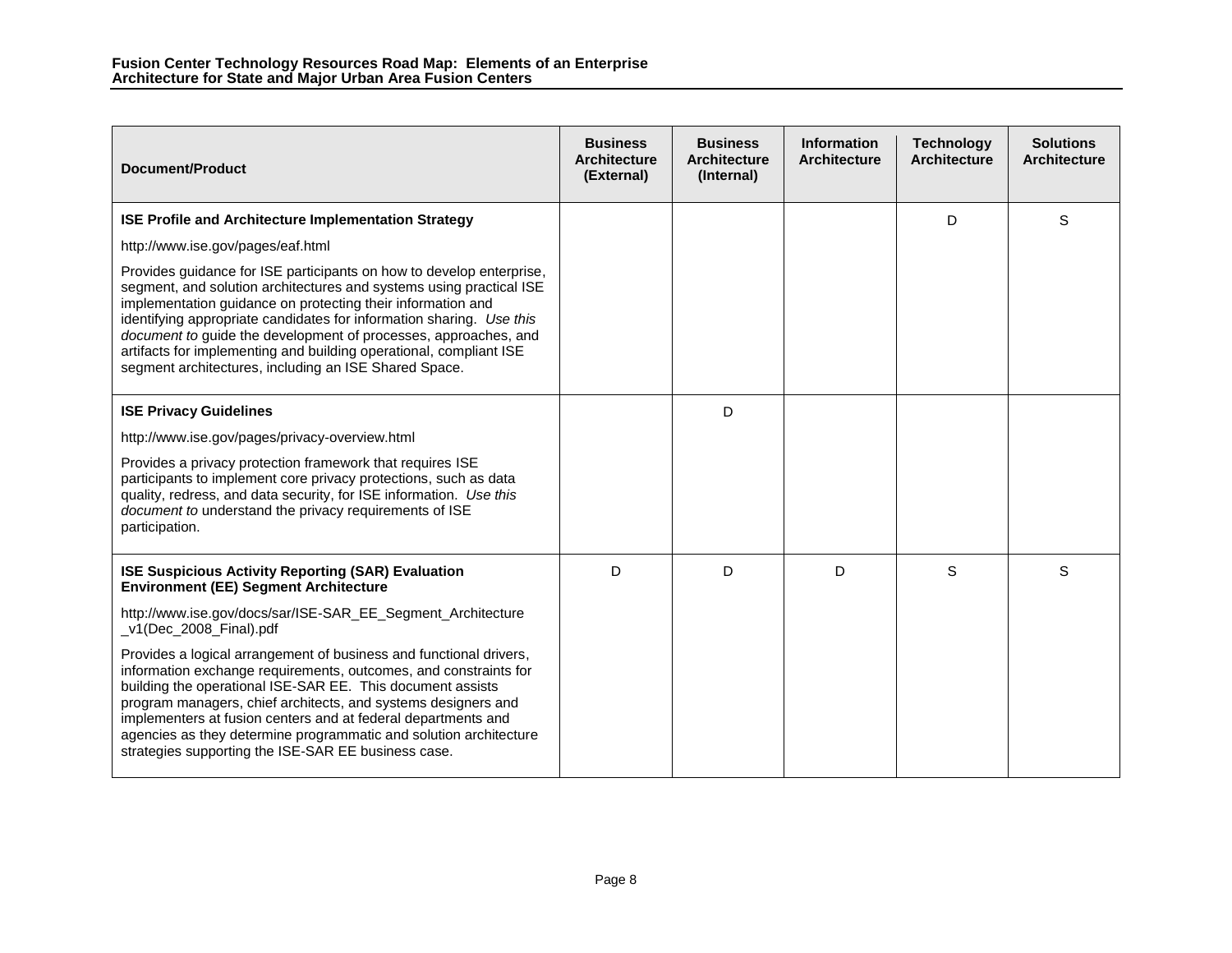| <b>Document/Product</b>                                                                                                                                                                                                                                                                  | <b>Business</b><br><b>Architecture</b><br>(External) | <b>Business</b><br><b>Architecture</b><br>(Internal) | Information<br><b>Architecture</b> | <b>Technology</b><br><b>Architecture</b> | <b>Solutions</b><br><b>Architecture</b> |
|------------------------------------------------------------------------------------------------------------------------------------------------------------------------------------------------------------------------------------------------------------------------------------------|------------------------------------------------------|------------------------------------------------------|------------------------------------|------------------------------------------|-----------------------------------------|
| Law Enforcement Intelligence Unit (LEIU) Criminal Intelligence<br><b>File Guidelines</b>                                                                                                                                                                                                 |                                                      | D                                                    | D                                  |                                          |                                         |
| http://www.it.ojp.gov/documents/LEIU_Crim_Intell_File_Guidelines<br>.pdf                                                                                                                                                                                                                 |                                                      |                                                      |                                    |                                          |                                         |
| Defines a criminal intelligence file and recommends policies and<br>guidelines for evaluation, classification, dissemination, and<br>management of a criminal intelligence file. Use this document to<br>develop and adopt standards-based practices for managing<br>intelligence files. |                                                      |                                                      |                                    |                                          |                                         |
| <b>National Criminal Intelligence Sharing Plan</b>                                                                                                                                                                                                                                       | S                                                    |                                                      |                                    |                                          |                                         |
| http://www.it.ojp.gov/documents/National_Criminal_Intelligence<br>_Sharing_Plan.pdf                                                                                                                                                                                                      |                                                      |                                                      |                                    |                                          |                                         |
| Provides a plan, with detailed action items and recommendations, for<br>the effective sharing of criminal intelligence among law enforcement<br>agencies. Use this document to align local activities with an overall<br>national strategy for sharing criminal intelligence.            |                                                      |                                                      |                                    |                                          |                                         |
| <b>National Strategy for Information Sharing</b>                                                                                                                                                                                                                                         | S                                                    |                                                      |                                    |                                          |                                         |
| http://georgewbush-<br>whitehouse.archives.gov/nsc/infosharing/index.html                                                                                                                                                                                                                |                                                      |                                                      |                                    |                                          |                                         |
| Establishes a shared vision and recommended action items and<br>capabilities for the nationwide sharing of information and intelligence.<br>Use this document to align local activities with an overall national<br>strategy for sharing information and intelligence.                   |                                                      |                                                      |                                    |                                          |                                         |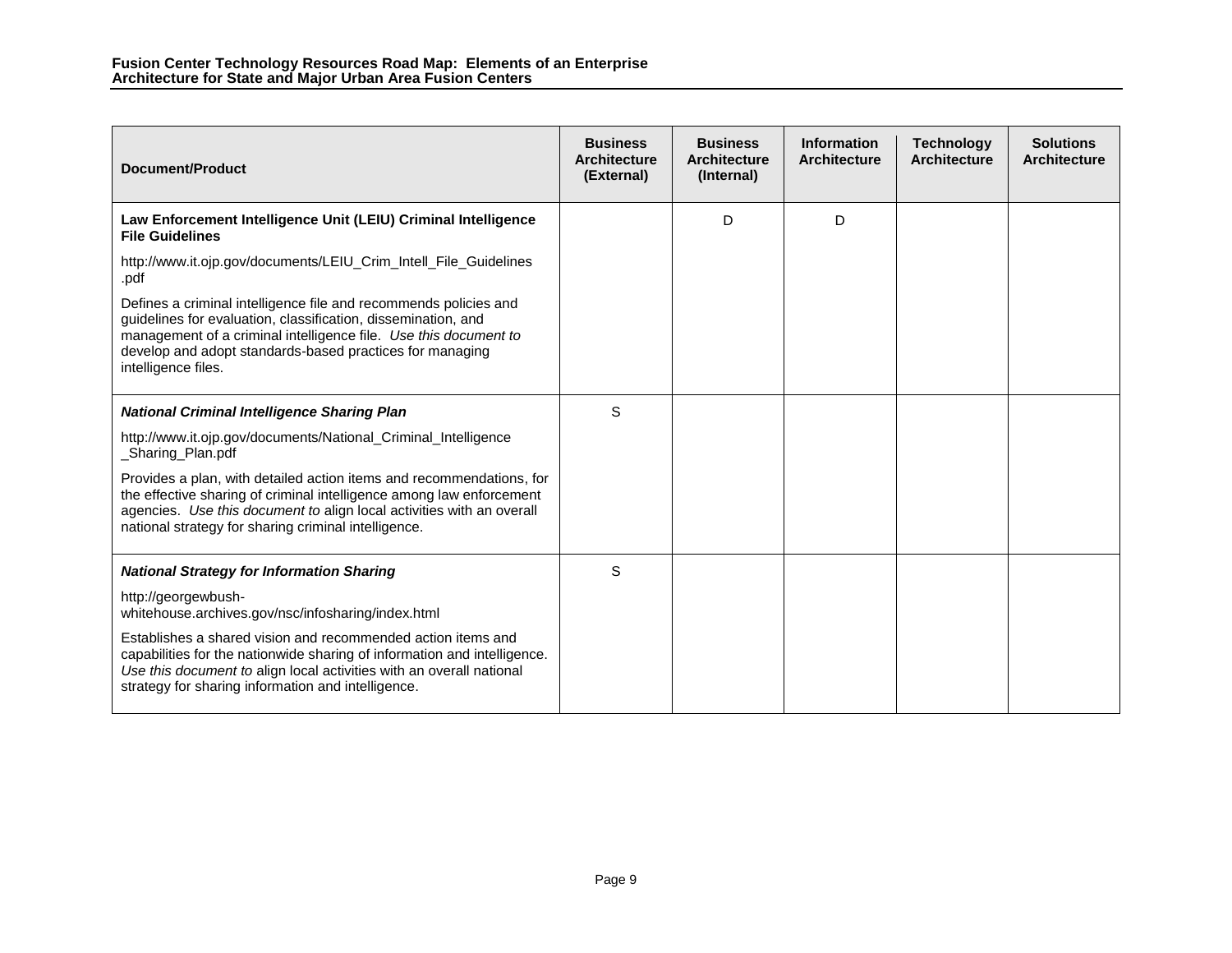| <b>Document/Product</b>                                                                                                                                                                                                                                                                                                                                       | <b>Business</b><br><b>Architecture</b><br>(External) | <b>Business</b><br><b>Architecture</b><br>(Internal) | <b>Information</b><br><b>Architecture</b> | <b>Technology</b><br><b>Architecture</b> | <b>Solutions</b><br><b>Architecture</b> |
|---------------------------------------------------------------------------------------------------------------------------------------------------------------------------------------------------------------------------------------------------------------------------------------------------------------------------------------------------------------|------------------------------------------------------|------------------------------------------------------|-------------------------------------------|------------------------------------------|-----------------------------------------|
| <b>Law Enforcement Analytic Standards</b>                                                                                                                                                                                                                                                                                                                     |                                                      | D                                                    |                                           |                                          |                                         |
| http://www.it.ojp.gov/documents/law_enforcement_analytic<br>_standards.pdf                                                                                                                                                                                                                                                                                    |                                                      |                                                      |                                           |                                          |                                         |
| Establishes standards for law enforcement analysts and analysis<br>based on the intelligence cycle. Use this document to understand<br>standard practices of law enforcement analysis.                                                                                                                                                                        |                                                      |                                                      |                                           |                                          |                                         |
| <b>Global/BJA Privacy Policy Guidelines</b>                                                                                                                                                                                                                                                                                                                   |                                                      | D                                                    |                                           |                                          |                                         |
| http://it.ojp.gov/documents/Privacy_Guide_Final.pdf                                                                                                                                                                                                                                                                                                           |                                                      |                                                      |                                           |                                          |                                         |
| Provides guidance for the process of developing agency policy that<br>articulates agency privacy and civil liberties obligations and supports<br>information sharing, as well as protects privacy and information<br>quality interests. Use this document to guide the analysis of privacy<br>requirements and the development of privacy policies.           |                                                      |                                                      |                                           |                                          |                                         |
| <b>Fusion Center Technology Guide</b>                                                                                                                                                                                                                                                                                                                         |                                                      |                                                      |                                           | D                                        | D                                       |
| Provides a methodology that fusion center directors can use to<br>facilitate communications and planning for technology adoption<br>among all levels of fusion center personnel. Use this document to<br>understand baseline technologies common in the fusion centers and<br>how those technologies enable various elements of the fusion center<br>mission. |                                                      |                                                      |                                           |                                          |                                         |
| <b>BJA Partners Technology Assessment (Instrument and Results)</b>                                                                                                                                                                                                                                                                                            |                                                      |                                                      |                                           | D                                        | D                                       |
| [Assessment results forthcoming]                                                                                                                                                                                                                                                                                                                              |                                                      |                                                      |                                           |                                          |                                         |
| Provides data on the usage of various technologies and tools across<br>all fusion centers. Use this resource to understand which fusion<br>centers are using what technologies/tools, and identify points of<br>contact at other fusion centers who have knowledge/expertise in<br>tools/technologies being considered.                                       |                                                      |                                                      |                                           |                                          |                                         |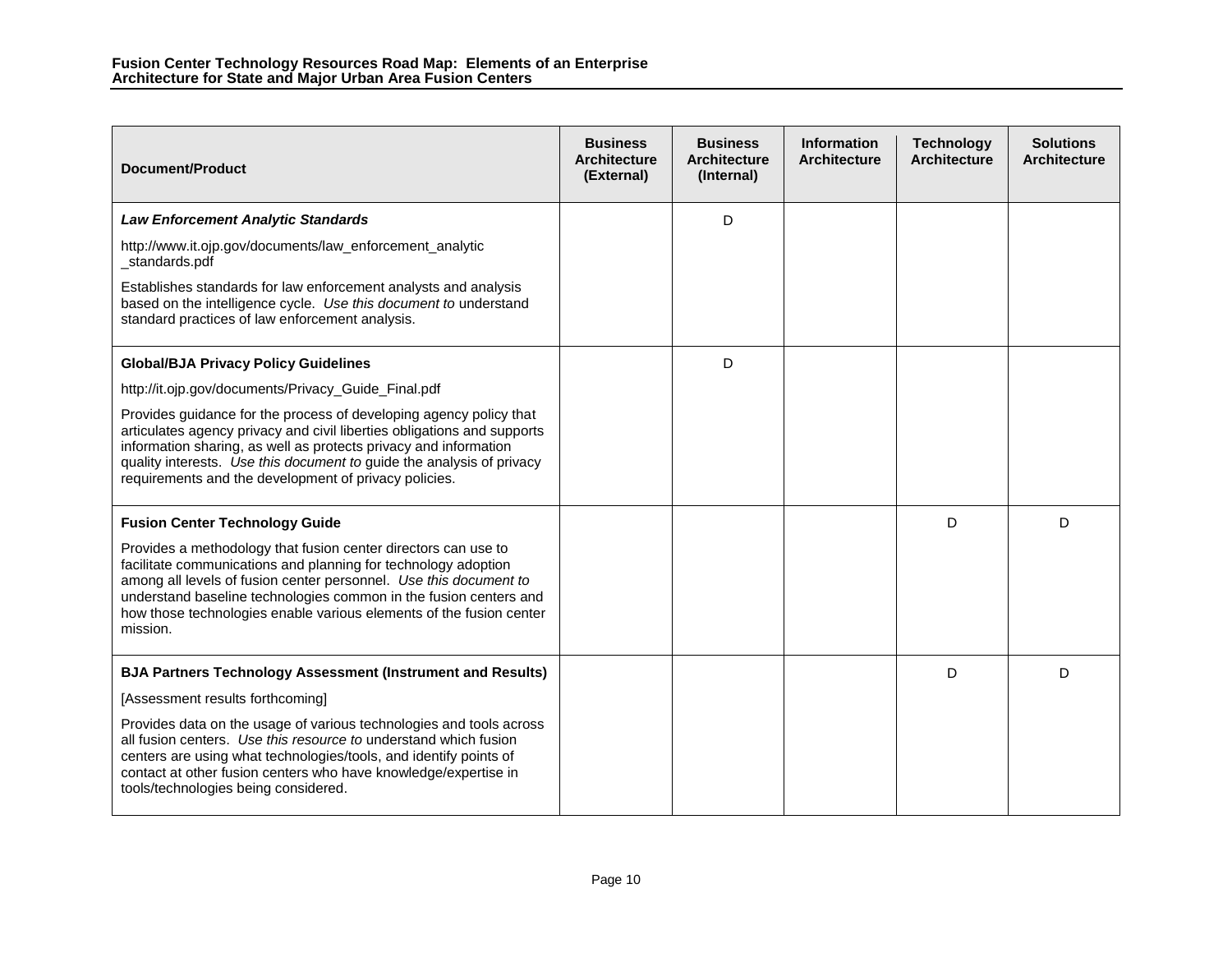| <b>Document/Product</b>                                                                                                                                                                                                                                                                                                                                                                                                                       | <b>Business</b><br><b>Architecture</b><br>(External) | <b>Business</b><br><b>Architecture</b><br>(Internal) | <b>Information</b><br><b>Architecture</b> | <b>Technology</b><br><b>Architecture</b> | <b>Solutions</b><br><b>Architecture</b> |
|-----------------------------------------------------------------------------------------------------------------------------------------------------------------------------------------------------------------------------------------------------------------------------------------------------------------------------------------------------------------------------------------------------------------------------------------------|------------------------------------------------------|------------------------------------------------------|-------------------------------------------|------------------------------------------|-----------------------------------------|
| <b>Global Services Task Team Service Models</b>                                                                                                                                                                                                                                                                                                                                                                                               |                                                      | D                                                    | D                                         |                                          |                                         |
| Provides reference specifications and associated business process<br>models for key, high-priority information flows between fusion centers<br>and state/local/tribal partners. Use this resource to understand<br>common information flows and how those flows can be organized<br>into services, leverage reference specifications to accelerate<br>information sharing with a fusion center, and align sharing with best<br>practices.     |                                                      |                                                      |                                           |                                          |                                         |
| <b>SAR IEPD Standard</b>                                                                                                                                                                                                                                                                                                                                                                                                                      |                                                      |                                                      | D                                         |                                          |                                         |
| http://niem.gtri.gatech.edu/niemtools/iepdt/display/container<br>.iepd?ref=ntsXeIX7M6Q%3D                                                                                                                                                                                                                                                                                                                                                     |                                                      |                                                      |                                           |                                          |                                         |
| A NIEM-conformant IEPD for suspicious activity reporting. Use this<br>document to accelerate interoperable implementation of SAR with<br>and among fusion centers and to align implementation with national<br>best practices.                                                                                                                                                                                                                |                                                      |                                                      |                                           |                                          |                                         |
| <b>Global Technical Privacy Framework</b>                                                                                                                                                                                                                                                                                                                                                                                                     |                                                      | D                                                    | D                                         |                                          |                                         |
| http://it.ojp.gov/documents/Privacy_Report_Release_Candidate<br>_v_1_0_10-31-2007_with_cover_(final).doc                                                                                                                                                                                                                                                                                                                                      |                                                      |                                                      |                                           |                                          |                                         |
| Provides a set of technical requirements, specifications, industry<br>standards, guidelines, and recommendations for applying technology<br>mechanisms to support the electronic expression and enforcement of<br>privacy policy. Use this document to understand how to leverage<br>industry standards, such as Extensible Access Control Markup<br>Language (XACML), in implementing technology solutions that<br>enforce privacy policies. |                                                      |                                                      |                                           |                                          |                                         |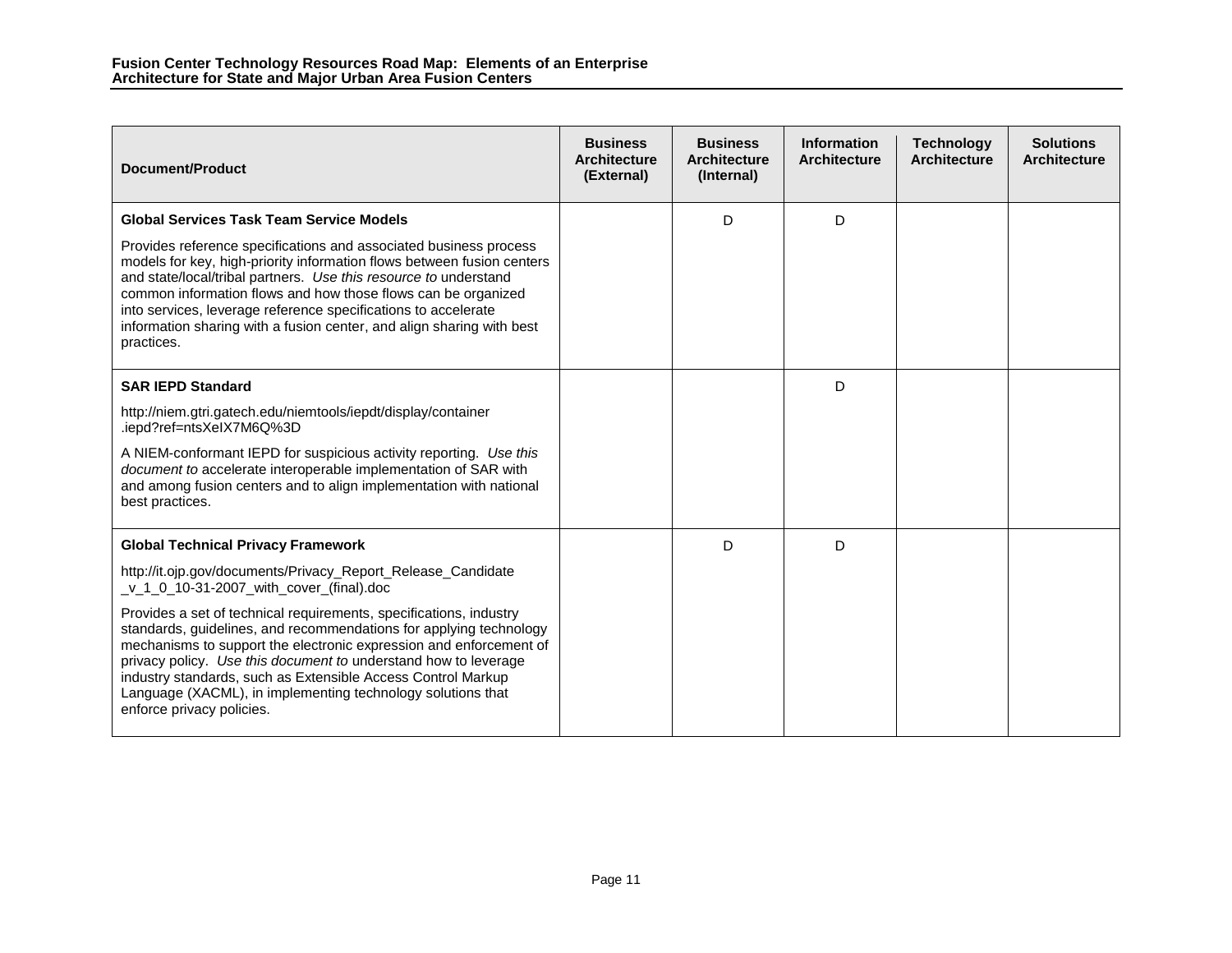| Document/Product                                                                                                                                                                                                                                                                                                                                                                                         | <b>Business</b><br>Architecture<br>(External) | <b>Business</b><br><b>Architecture</b><br>(Internal) | <b>Information</b><br><b>Architecture</b> | <b>Technology</b><br><b>Architecture</b> | <b>Solutions</b><br><b>Architecture</b> |
|----------------------------------------------------------------------------------------------------------------------------------------------------------------------------------------------------------------------------------------------------------------------------------------------------------------------------------------------------------------------------------------------------------|-----------------------------------------------|------------------------------------------------------|-------------------------------------------|------------------------------------------|-----------------------------------------|
| <b>Justice Information Exchange Model</b>                                                                                                                                                                                                                                                                                                                                                                | F                                             |                                                      | S                                         |                                          |                                         |
| http://www.search.org/programs/info/jiem.asp                                                                                                                                                                                                                                                                                                                                                             |                                               |                                                      |                                           |                                          |                                         |
| Provides a methodology for capturing information exchange<br>requirements and a "jumping off point" for developing services (in<br>conformance with the Justice Reference Architecture) and NIEM-<br>conformant exchange specifications (IEPDs). Use this resource to<br>document information exchange requirements and drive consensus-<br>based and mission-oriented planning for information sharing. |                                               |                                                      |                                           |                                          |                                         |
| <b>Justice Reference Architecture</b>                                                                                                                                                                                                                                                                                                                                                                    |                                               | F                                                    | F                                         |                                          |                                         |
| http://it.ojp.gov/default.aspx?area=globalJustice&page=1148                                                                                                                                                                                                                                                                                                                                              |                                               |                                                      |                                           |                                          |                                         |
| Provides a set of specifications and a common terminology for<br>implementing a service-oriented architecture for information sharing.<br>Use this document to implement SOA efficiently and effectively and<br>align SOA implementation with national justice standards, such as<br>NIEM.                                                                                                               |                                               |                                                      |                                           |                                          |                                         |